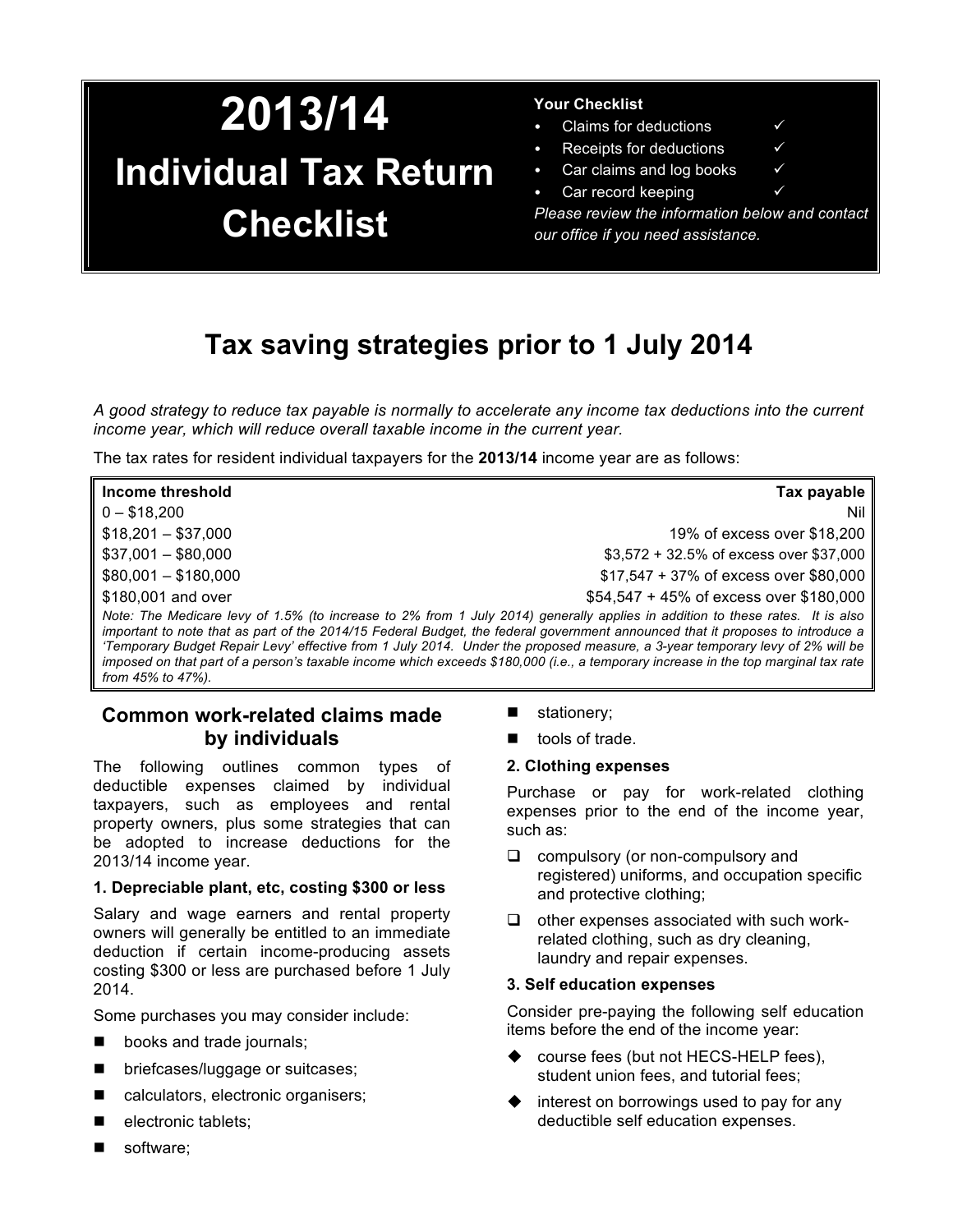Also bring forward purchases of stationery and text books (i.e., those which are not required to be depreciated).

#### **4. Other work-related expenses**

Employees can prepay any of the following expenses prior to 1 July 2014:

- union fees;
- subscriptions to trade, professional or business associations;
- $\blacksquare$  magazine and newspaper subscriptions;
- seminars and conferences;
- $\blacksquare$  income protection insurance (excluding death and total/permanent disability).

*Note: When prepaying any of the expenses above before 1 July 2014, ensure that any services being paid for are to be provided within a 12 month period that ends before 1 July 2015. Otherwise, the deductions must generally be claimed over the period of the prepayment.*

# **Information Required**

We will need you to bring information to assist us in preparing your income tax return.

Please check the following and bring along payment summaries, statements, accounts, receipts, etc., to help us prepare the return.

### **Income/Receipts:**

- $\Box$  payment summaries for salary and wages;
- $\Box$  lump sum and termination payments;
- $\Box$  government pensions and allowances;
- $\Box$  other pensions and/or annuities;
- $\Box$  allowances (e.g., entertainment, car, tools);
- $\Box$  interest, rent and dividends;
- $\Box$  distributions from partnerships or trusts;
- $\Box$  details of any assets sold that were either used for income earning purposes or which may be caught by capital gains tax (CGT).

### **Deductions (in addition to those mentioned above):**

- $\triangleleft$  award transport allowance claims;
- $\rightarrow$  bank and government charges on deposits of income, and deductible expenditure;
- $\blacktriangleright$  bridge/road tolls (travelling on business);
- car parking (when travelling on business);
- conventions, conferences and seminars;
- depreciation of library, tools, business equipment (incl. portion of home computer);
- gifts or donations;
- home office running expenses:
	- cleaning
	- cooling and heating
	- depreciation of office furniture
	- lighting
	- telephone and internet;
- interest and dividend deductions:
	- $\bullet$  account keeping fees
	- **•** ongoing management fees
	- interest on borrowings to acquire shares
	- advice relating to *changing* investments (but *not* setting them up);
- interest on loans to purchase equipment or income-earning investments;
- motor vehicle expenses (business/work related);
- overtime meal allowances;
- rental property expenses including:
	- advertising expenses
	- council/water rates
	- insurance
	- interest
	- land tax
	- legal expenses/management fees
	- genuine repairs and maintenance
	- $\bullet$  telephone expenses
	- $\bullet$  travelling to inspect property;
- superannuation contributions by sole traders or substantially unsupported taxpayers;
- sun protection items;
- tax agent fees;
- telephone expenses (business);
- tools of trade.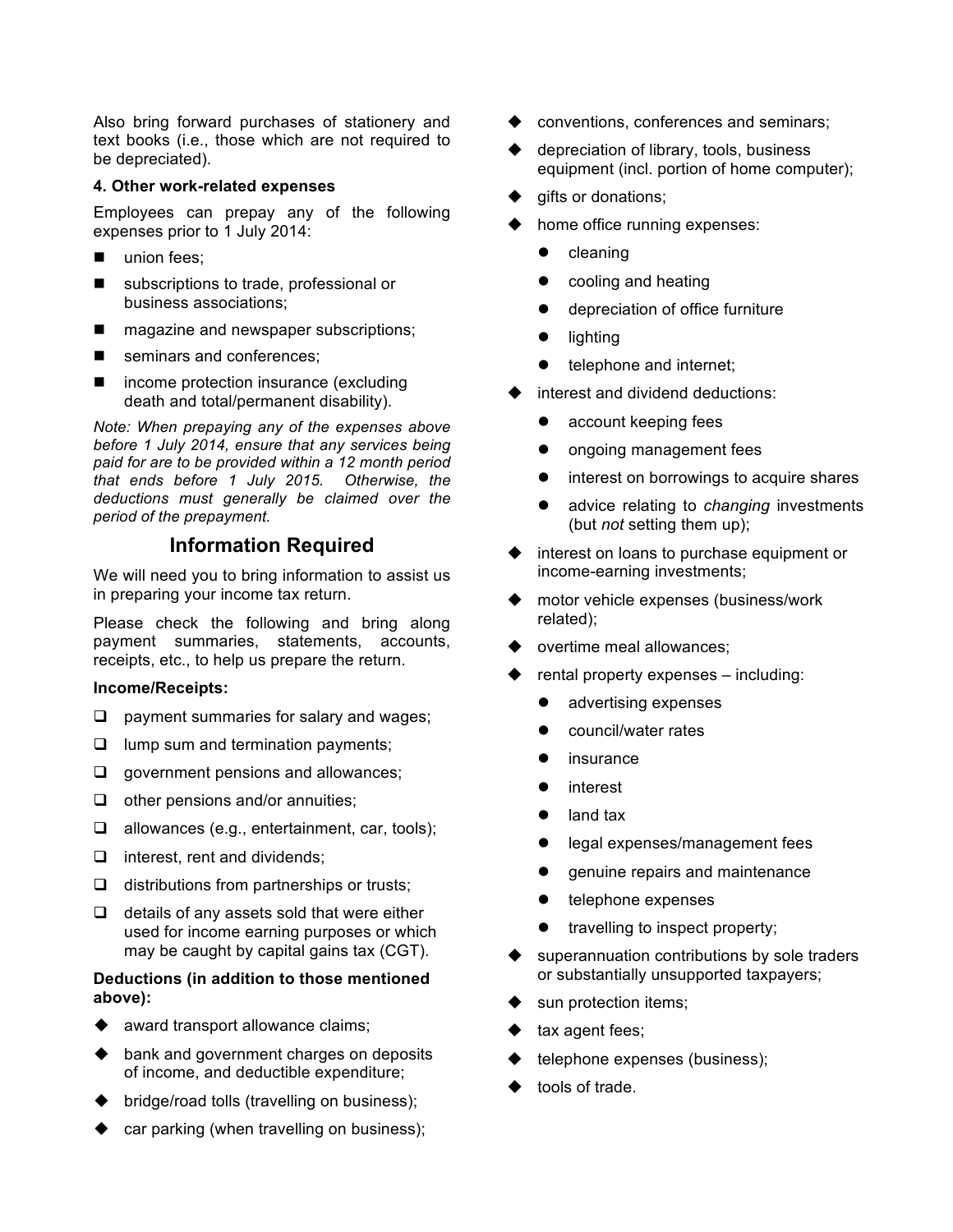# **2013/14 Year-end Checklist for Business**

Many of our business clients like to review their tax position at the end of the income year and evaluate any year-end strategies that may be available to legitimately reduce their tax. Traditionally, year-end tax planning for small businesses is based around two simple concepts – i.e., accelerating business deductions and deferring income.

However, Small Business Entities ('SBEs') have greater access to year-end tax planning due to particular concessions that only apply to them. The SBE system replaced the previous Simplified Tax System ("STS") on 1 July 2007. Taxpayers that qualify as an SBE can pick and choose which of the concessions they wish to use each year (although restrictions still remain in relation to the simplified depreciation rules). The basic requirement to be eligible for the SBE concessions is that the business taxpayer's annual turnover (including that of some related entities) is less than \$2 million.

The following are a number of areas that may be considered for all business taxpayers.

# **Maximising deductions for non-SBE taxpayers**

Non-SBE business taxpayers should endeavour to maximise deductions by adopting one or more of the following strategies:

- **Prepayment strategies;**
- Accelerating expenditure; and
- Accrued expenditure.

# **Prepayment strategies – non-SBE**

Any part of an expense prepayment relating to the period up to 30 June is generally deductible in full.

In addition, non-SBE taxpayers may generally claim the following prepayments in full:

- expenditure under \$1,000;
- expenditure made under a 'contract of service' (e.g., salary and wages); or
- expenditure required to be incurred under law.

*Editor: Prepayments can be a little confusing, so before you commit to making a payment please feel free to call us with any queries or assistance if required.*

# **Accelerating expenditure – non-SBE**

This is where a business taxpayer brings forward the expenditure on regular, on-going deductible items. However, business taxpayers are generally entitled to deductions on an "incurred basis".

Therefore, there is generally no requirement for the expense to be paid by 30 June 2014. As long as the expense has genuinely been incurred, it will generally be deductible.

### **Checklist**

The following may act as a checklist of possible accelerated expenditure:

**Q** Depreciating assets costing \$100 or less can be written off in the year of purchase.

Depreciating assets costing less than \$1,000 can be allocated to a low value pool and depreciated at 18.75% (which is half of the full rate of 37.5%) in their first year regardless of the date of purchase.

- **Q Repairs** repairs to office premises, equipment, cars or other business items.
- **Q** Consumables/spare parts.
- **Q** Client gifts.
- □ Donations.
- q **Advertising.**
- q **Fringe benefits**  any benefits to be provided, such as property benefits, could be purchased and provided prior to 1 July 2014.
- $\Box$  **Superannuation** contributions to a complying superannuation fund, to the extent contributions are actually made (i.e., they cannot be accrued but must be paid by 30 June).

*Note that from 1 July 2013 a new concessional contributions taxing regime applies.*